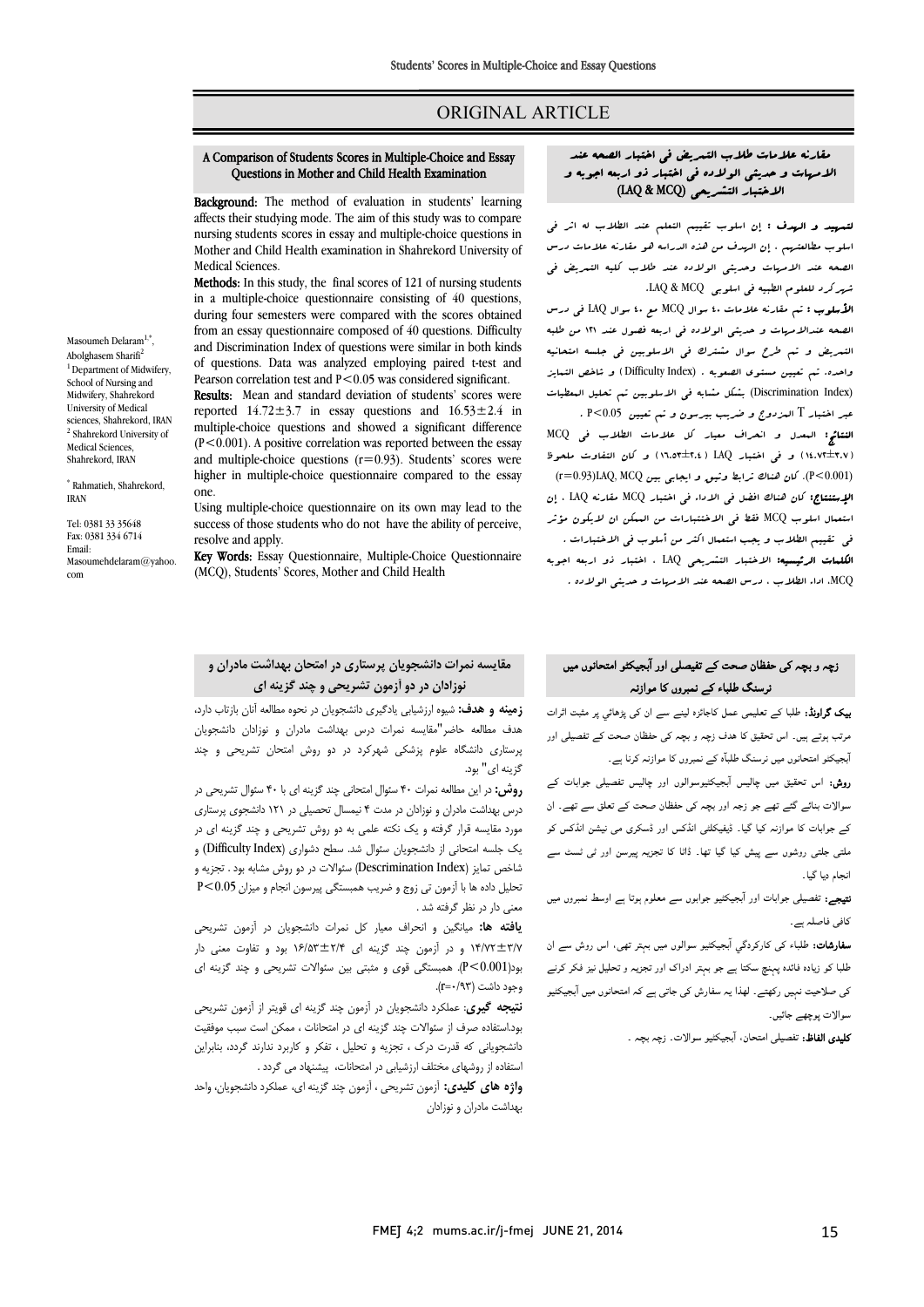j <u>.</u>

 $\overline{a}$  $\overline{a}$ 

#### INTRODUCTION

 Assessment is one of the most important components of each educational program, and if accomplished well, can educators with useful feedback [1]. Learning assessment is often one of the most difficult and time-consuming aspects of education, greatly affecting students' studying mode [2]. Conventionally, different types of questions such as essay, for assessment of students' knowledge. Essay questions, despite their greater credibility compared to other types of questions, were applied less due to being time-consuming in terms of scoring. This question format allows students to on their skills [3 ] . Essay questions also provide specific feedback to direct future learning [2]. A study reported that essay questions had higher sensitivity in comparison with objective questions in predicting the students' performance answers, require comparably shorter time to score, and are employed in assessment of medical students in different courses. These questions are capable of covering most of false, and matching types, are classified as objective questions (5,6). Designing multiple-choice questions (MCQs) to be used repeatedly in final examinations is difficult and time consuming, even for professional association of examination score with learners' knowledge seems poor [7]. In designing these questions, it should be noted that these questions must include the cognitive educational purposes, which are mentioned in the lesson particularly at the level of knowledge and considering the construct design principles, have been noticeable issues in educational studies. Clearly, if an examination is not well- designed in terms of questions' taxonomy choice and/or content validity or construct. Therefore, not only the main role of examination as a complementary and vital component of educational cycle will be lost, but also it will efforts of teachers and educational system [1]. In comparing essay with MCQs regarding their predictive capability, various studies have reported different findings. According to one, MCQs have a lower sensitivity to predicting students' performance than essays [10]. However, as validity than the MCQs, but can't measure the qualification aspects of students more profoundly in contrast to MCQs [2]. Importantly, students' awareness of conventional thinking during the learning process ; and also the approach to question-reading has frantically reduced welcoming class sessions which is an environment for communicating thoughts, analyzing data, and even teaching section of one's preparation for examination is indeed his or her assessment of its method [12]. In Mother and Child improve students' motivation for learning and provide short answer, structural, and objective have been employed be flexible while writing answers and individually reflecting [4]. The objective questions, making students find correct the content and are highly reliable. Multiple-choice, trueeducators; besides, with elimination of negative scores, plan [8,9]. MCQs have high reliability, but their validity, structural rules, it will not yield an acceptable level of negatively affects learners' motivation and threatens the reported by another study, essay questions have higher structure of questions has replaced question-reading with research [11]. One study reported that an important

 the assessment of students' performance is made with multi- choice questions. It seems that graduated nursing students, working in hospitals and health centers, have little knowledge the present study was to compare the scores obtained by the nursing students while answering essay and multiple choice Health course in Shahrekord University of Medical Sciences, about the mother and child health subject. The objective of questions about mother and child health subject.

### METHODS

 In Shahrekord University of Medical Sciences, thirty or thirty-one students in nursing course are accepted each year who study the Mother and Child Health subject in the  $3^{rd}$ semester. To help generate the initially of this study, we studied the students of  $4<sup>th</sup>$  semesters; i.e. 121 nursing students between 2010 and 2012 who had taken the Mother and Child Health subject. In this course, the final evaluation is conventionally carried out through MCQs. In collection was performed by Personal Information Form and the questions of Mother and Child Health examination. For this study, to examine mother and child health, first, the essay, consisting 40 questions, was given to the students to aliswer during the To-himate aholted their. The the end of papers, a multiple-choice questionnaire composed of 40 questions that covered a similar content, was given to students to answer within 40 minutes. In essay and multiple taxonomy I (recalling information and memorizations) and 50% in taxonomy II (interpreting information). None of the questions in either exam had a negative score; this issue was inscribed on their papers. The value of essay questions and questions were replaced with those of similar content. After the examination, the papers were scored by the teachers and controlled by other two colleagues. In analyzing questions, difficulty index, discrimination findex of questions was<br>detected and compared between the two exams. To consider the research ethics, only the scores of MCQ examination was noted for final evaluation as the real score of student based on 20 and was delivered to Education Deputy of t-test and Pearson correlation coefficient and P<0.05 was semester. To help generate the findings of this study, we the current study, we compared the essay with MCQs. Data answer during the 40-minute allotted time. At the end of choice questionnaires, 50% of questions were designed in MCQs were equivalent; besides, each semester the difficulty index, discrimination index of questions was Faculty. Analysis of the data was performed by using paired considered statistically significant.

### RESULTS

The mean age of all participants was  $21.31 \pm 1.4$ . Sixty-Eight percent of them were female and Thirty-Two percent were male. There was not a significant difference with regards to difficulty and discrimination indices between the two kinds of questions for all the four semesters of study. The comparison presented in table 1 that indicates higher scores of MCQs compared to essay questions in all four years in a significant manner (P<0.001). The minimum score obtained in essay questionnaire was 11.50 and the maximum was 16.50. In positive correlation was observed between the scores in the two types of questions  $[n=121, r=0.93, p<0.001$  (figure 1)]. of students' mean scores in two types of evaluation is MCQs questions, these scores were 14.00 and 18.00. A

ī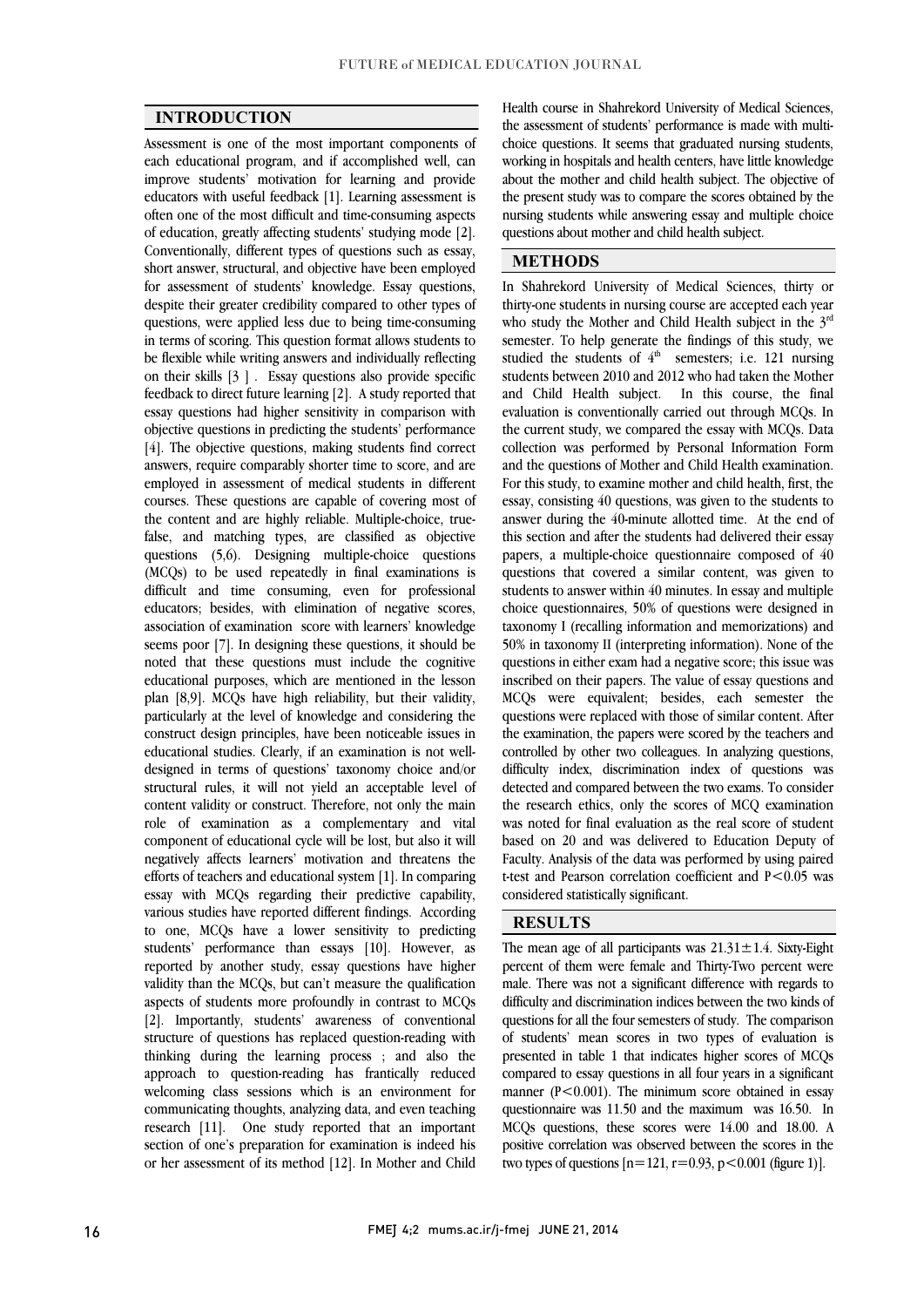|  |  |  |  |  |  |  | Students' Scores in Multiple-Choice and Essay Questions |
|--|--|--|--|--|--|--|---------------------------------------------------------|
|--|--|--|--|--|--|--|---------------------------------------------------------|

| Table 1. MCQs and essay scores for nursing students in Mother and Child Health examination |     |                     |                    |               |  |  |  |  |  |
|--------------------------------------------------------------------------------------------|-----|---------------------|--------------------|---------------|--|--|--|--|--|
| study semester                                                                             |     | <b>Essay scores</b> | <b>MCOs scores</b> | P Value       |  |  |  |  |  |
|                                                                                            | n   | $X\pm SD$           | $X\pm SD$          |               |  |  |  |  |  |
| 1st semester of $2009-2010$                                                                | 30  | $14.79 \pm 2.4$     | $16.42\pm1.5$      | $P \le 0.001$ |  |  |  |  |  |
| semester of $2009-2010$<br>$2^{nd}$                                                        | 31  | $14.88\pm3.1$       | $16.17\pm2.3$      | $P \le 0.001$ |  |  |  |  |  |
| semester of $2010-2011$<br>1 <sup>st</sup>                                                 | 30  | $13.27 \pm 5.3$     | $16.33\pm 4.3$     | $P \le 0.001$ |  |  |  |  |  |
| 2 <sup>nd</sup><br>semester of $2010-2011$                                                 | 30  | $13.91 \pm 4.3$     | $17.21 \pm 3.5$    | $P \le 0.001$ |  |  |  |  |  |
| Total                                                                                      | 121 | $14.72 \pm 3.7$     | $16.53 \pm 2.4$    | $P \le 0.001$ |  |  |  |  |  |
| Values are means $(SD)$ ; <i>n</i> , numbers of students.                                  |     |                     |                    |               |  |  |  |  |  |



 Fig. 1. Scatterplot of students' scores in Mother and  $\overline{a}$ Child Health Essay and MCQ examinations.

L The findings of present study showed a significant in essay and multiple- choice examination and the MCQs' scores were higher than the essay ones in all four semesters. Moqattash et al ., reported similar findings and stated that In the students with recaining ability may get a better score in<br>MCQs while those with analysis, interpretation, organization of knowledge, and reporting skills obtain higher scores in essays [14]. On the other hand, the consistently lower scores in long essay questions may be of different lecturers compared with the more quantitative nature of MCQs. A similar observation of higher scores in MCQs and short essay questions compared with structured, integrated long essay questions was reported by Moqattash scores was the elimination of examiners' bias. However, we believe that long essay-type assessment is a sensitive test requiring students not only to recall facts but also to use higher-order cognitive skills, such as analytical, interpretive, difference between the scores obtained by nursing students the students with recalling ability may get a better score in attributed to the bias or more subjective marking schemes et al. [14], who claimed that one of the reasons for higher and application skills.

In the present study, considering the fact that in designing essays we attempted each part of question to have a clear

 point for scoring, it seems the examiner's bias could be minimized. Pepple et al ., also reported that the essay recall the facts, but also express their cognitive skills in higher areas such as analysis and applications [2]. One study compared medical students' performance in essays with short answers and MCQs questions. It was reported in students' inability to establish a logical sequence among the learnt information is the main reason for their poor performance in essay questions compared to MCQs [15]. Another finding of the present study was the significant questions. This relationship reveals that students with a good performance in essay questions will typically have an acceptable performance in MCQs. Similar findings were noted by Oyebok et al.,[15] and Mogattash et al., [14]. The indicate that the majority of MCQs have been designed to questions with long answers not only make the students physiology that an insufficient knowledge of physiology and association between the scores of essay and MCQs analysis of multiple-choice questions in different studies recall information and memorization [16, -17].

 Anyway, it is worthy considering that in MCQs examinations, the emphasis of test developers is on inemorization rather<br>than deep understanding and application of concepts, because this approach leads to memorizing subjects which in medical courses, it would not be satisfactorily borne in mind and is far from developing students' ability [16,18]. of course, the miniations of MCQs that were miniated by other studies should be noticed [19, 20], It is necessary for teachers to take advantage of other standard questions for assessing students' knowledge. In brief, this study indicates that there was a strong correlation between students' scores MCQ scores depict that without the essay examination format, some of the failing students are likely to pass the final examination in maternal and child Health subject. Conducting the study on just one subject of nursing lessons comprehensive samples and in other courses might help generalize the results and achieve a comprehensive analysis. the emphasis of test developers is on memorization rather Of course, the limitations of MCQs that were indicated by in MCQs and essay questions in general. The overall higher was the limitation of this study. The studies with more

#### **CONCLUSION**

 The findings of the present study indicted a significant difference in students' MCQ and essay scores; that is the scores of students in MCQs was higher than the essay